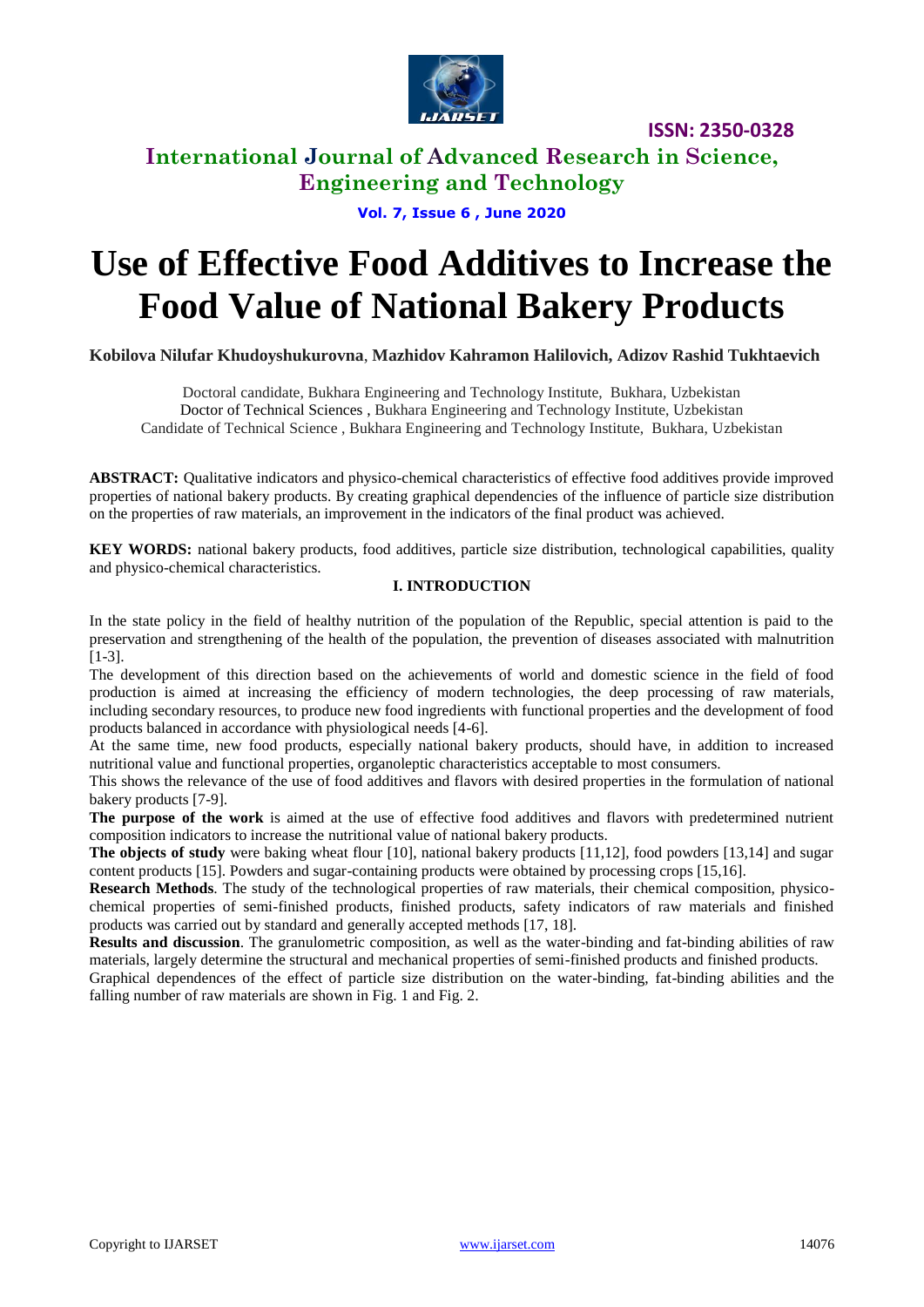

**International Journal of Advanced Research in Science, Engineering and Technology**

**Vol. 7, Issue 6 , June 2020**

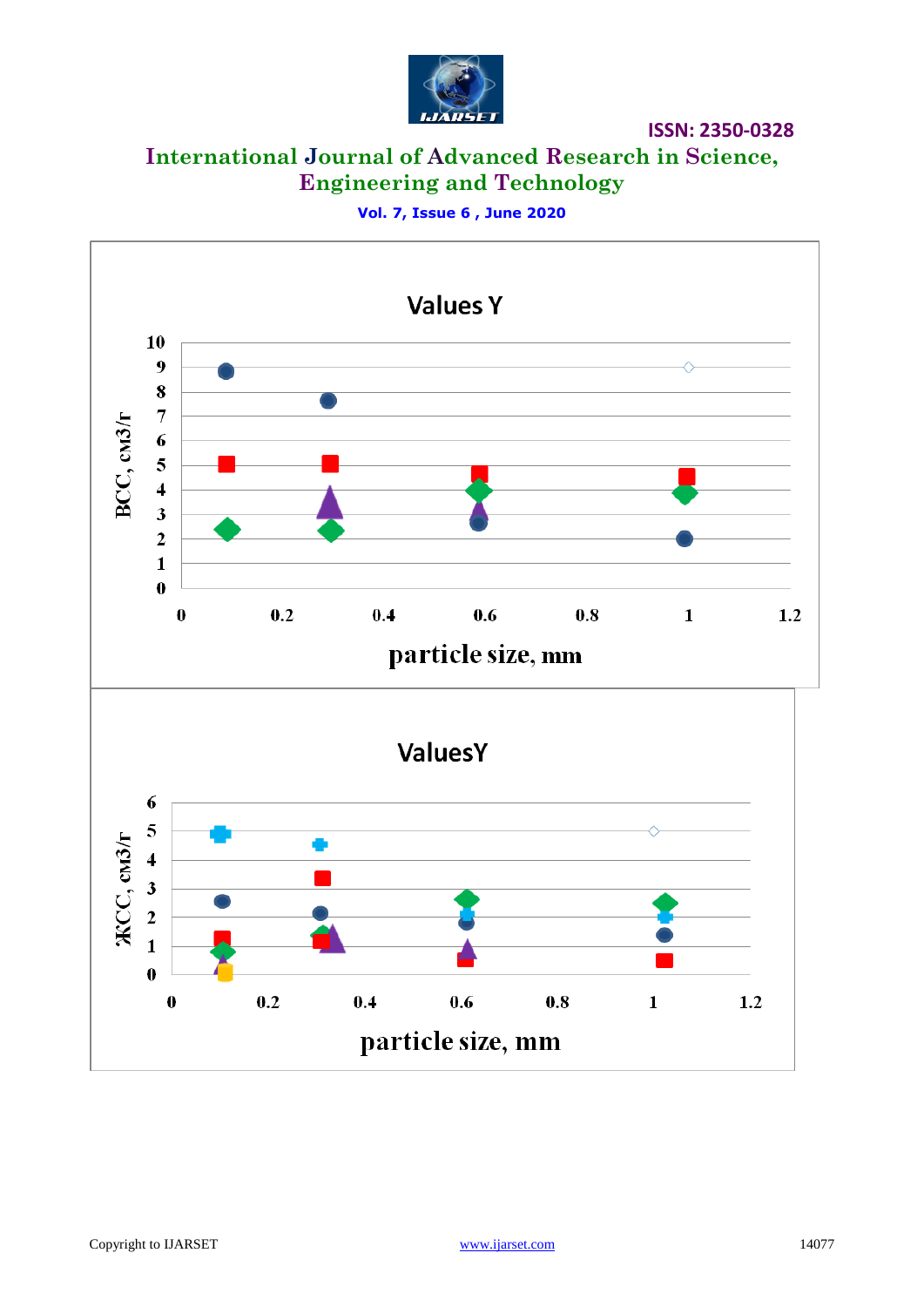

# **International Journal of Advanced Research in Science, Engineering and Technology**

**Vol. 7, Issue 6 , June 2020**



**Fig. 1: Dependence of water-binding, fat-binding ability and drop number on the particle size distribution of raw materials for multicomposite flour mixtures.**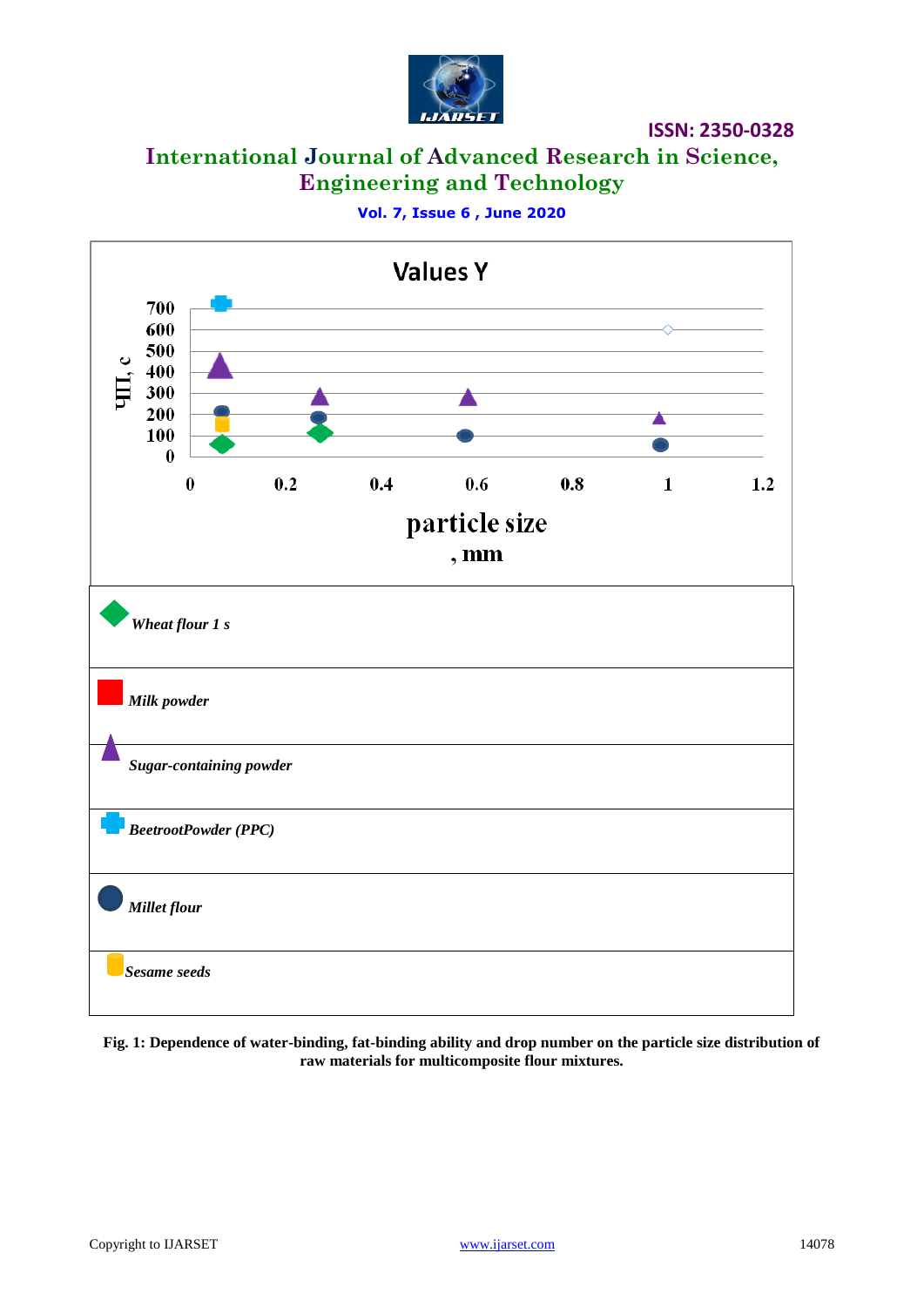

## **International Journal of Advanced Research in Science, Engineering and Technology**



**Vol. 7, Issue 6 , June 2020**

**Fig. 2.Dependence of the falling number of raw materials on their water-binding ability and particle size distribution**.

 It was established that the water-binding and fat-binding abilities, as well as the drop number, have an inverse linear dependence on the particle size of the raw materials (Fig. 1).

 The dependence of the number of drops on the water-binding capacity is described by linear dependences for particle sizes of 0.6 and 1 mm and more complex (non-linear) with a decrease in particle size (Fig. 2).

By the indicator of the number of falls, one can judge the change in the indicators of the water-binding and fat-binding ability of raw materials.

Thus, the falling number of raw materials forms the quality of semi-finished products and finished products.

Conclusion The established indicators of the studied food additives and flavors allow them to be used to improve the quality indicators of national bakery products.

#### **REFERENCES**

- 1. AurmanL.Ya. "Technology of baking production" St. Petersburg 2005, p. 278.
- 2. Suvorov I.V., Shatnyuk L.N. Health-food products enriched with micronutrients // Food Industry. 2008. No. 10. P. 12.
- 3. KoryachkinaS.Ya., Labutina N.V., Berezino N.A., Khmeleva E.V. "Control, bakery production" Eagle 2010, -p. 210.
- 4. Ceglinska A. Wplywwybraychpolepszaczynawlasciwosciciasta l jacoscotrzymanychwyrobow. -Warszawa-.Wydaw.SGGW, 2005.S. 78.

5. Lehmann I. Erfolgreich und sozialvertraglichwirtschaften-einWiderspruch? // LandlicherRaum. - 2005. - Vol. 56, No. 3.-P.

6. Tsyganova TB "Technology of baking production" Moscow 2002. P.428.

Pashchenko L.P., Zharkova I.M. "Technology of bakery products" Kolos 2006